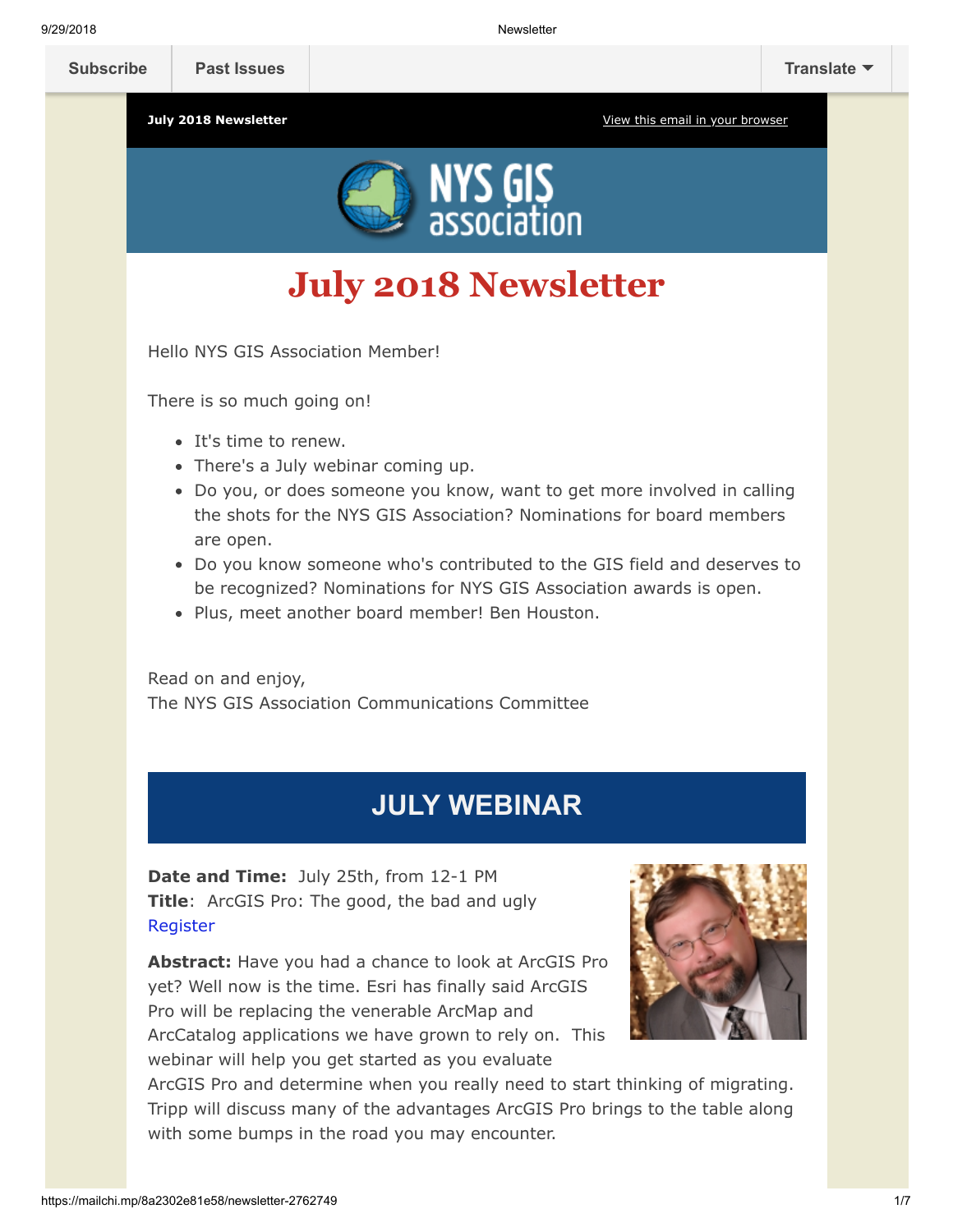### **Bio: Tripp Corbin** has over 20 years of GIS, Surveying and mapping

9/29/2018 Newsletter

#### ex[perience. He is a](https://us9.campaign-archive.com/home/?u=79136ebe8b18b11ee073cc61c&id=787fea6e72) recognized expert, speaker and author in the field of **[Subscribe](http://eepurl.com/c1OotD) Past Issues [Translate](javascript:;)**

geospatial technology. He holds multiple certifications including Microsoft Certified Professional, Certified GIS Professional, CompTIA Certified Technical Trainer and Esri Certified ArcGIS Desktop Professional. He teaches GIS classes and workshops throughout North America. Tripp is an active member of the GIS Community. He is the Immediate Past President of URISA and recipient of the URISA Leadership and Barbara Hirsch Special Service Awards. He is the author of two books on ArcGIS Pro, Learning ArcGIS Pro and ArcGIS Pro 2.x Cookbook.

#### Webinars are Recorded

If you missed a webinar or would like to watch one again you can find them on our [YouTube](https://www.youtube.com/user/NYSGISA) channel and on our [website.](https://www.nysgis.net/featured/professional-development-resources/)

#### The Membership Year is Over. Time to RENEW!

It's time to renew your membership for the 2018/2019 membership year. If you've already renewed or set up auto-renewal, THANK YOU!. If not, head on over and [renew r](https://www.nysgis.net/joinus/join/login)ight now and cross that task off your TO-DO list. If you can't remember your password, there's a 'Forget Password' link. If your email address has changed please contact us at info@nysgis.net and we'll get you squared away.

Joining supports all the programs the NYS GIS Association provides and gives us strength in numbers when we speak other groups or legislators about issues affecting the GIS community.

Thanks,

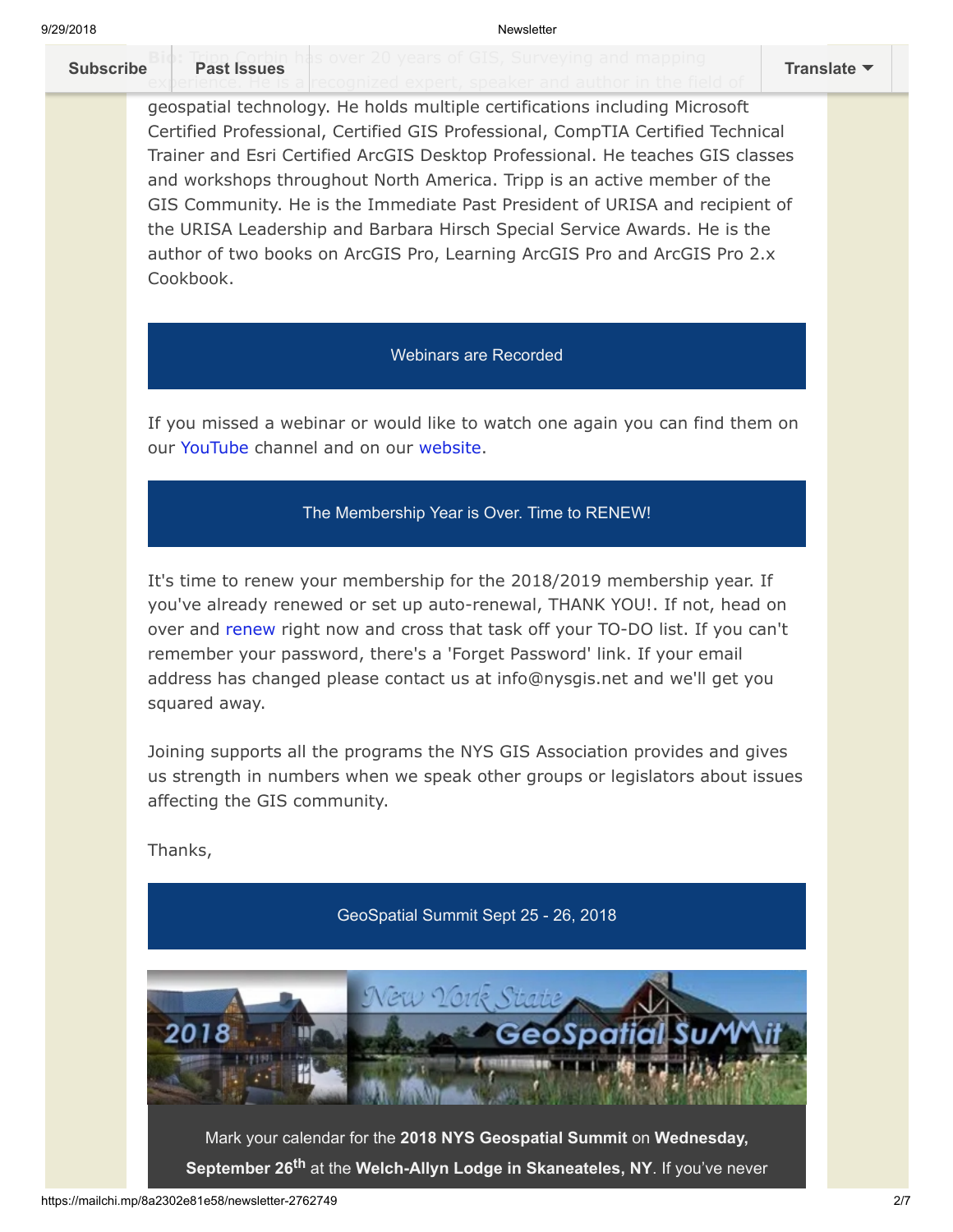

**Ross Baldwin,** [GISP](http://www.gisci.org/) **NYSGISA Awards Committee** [nygis77@gmail.com](mailto:nygis77@gmail.com)

> NYS GIS Association Board of Directors and Geospatial Advisory Council Nominations Sought

**Seeking Nominations for NYS GIS Association Board and President-Elect Positions**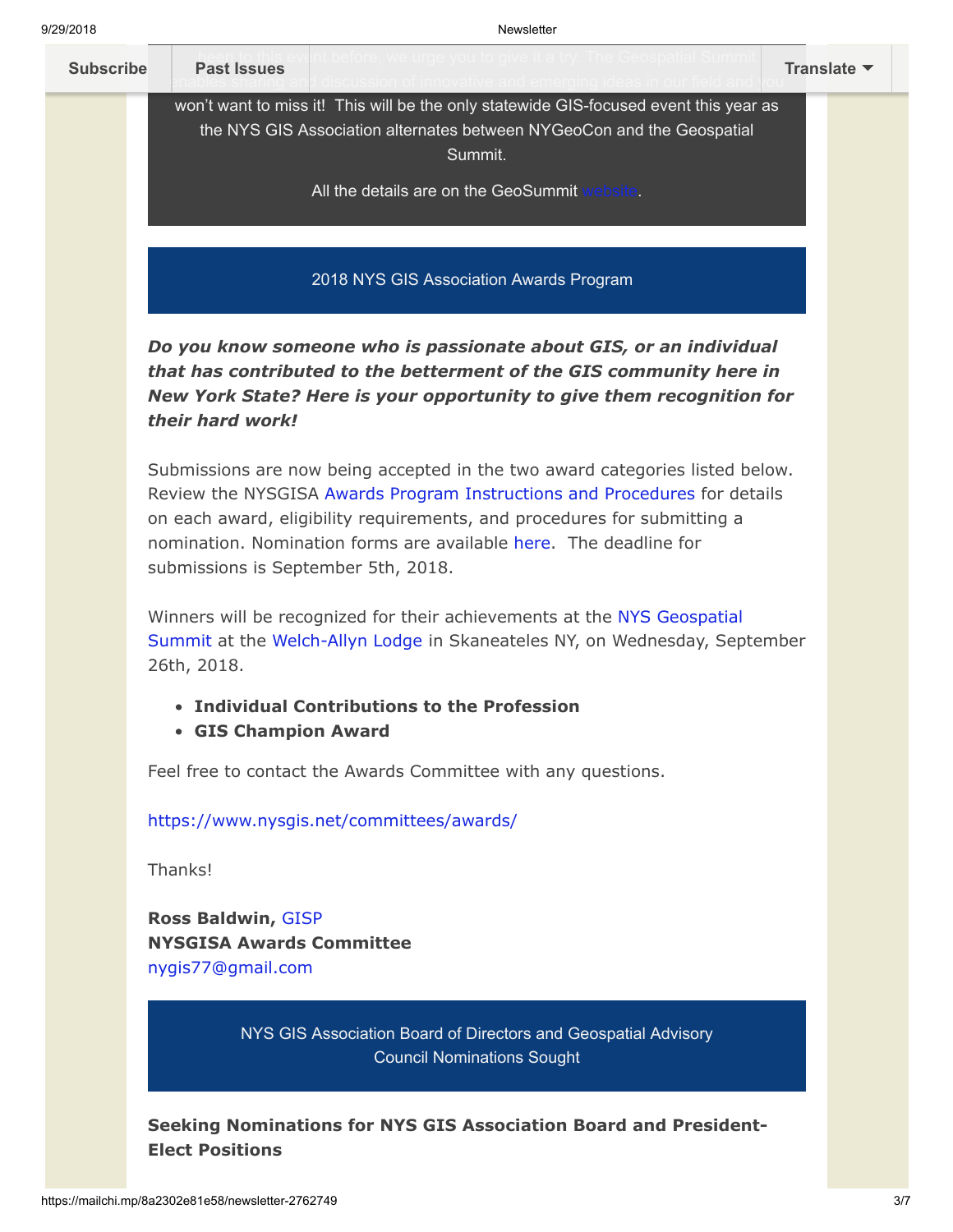**[Subscribe](http://eepurl.com/c1OotD) Past Issues [Translate](javascript:;)**

Th[e NYS GIS Associ](https://us9.campaign-archive.com/home/?u=79136ebe8b18b11ee073cc61c&id=787fea6e72)ation is looking for member nominations and candidates for soon to be vacated Board of Directors and President-Elect

positions. The Association relies on the committed volunteer efforts and leadership from its membership to be successful and will look to fill two open Board of Directors positions this fall. Directors serve for two years and are eligible to run for a second term if they desire. So if you've ever wanted to give back, now is a great time to contribute as our membership grows. Prior Board Directors are eligible to run again if it has been two years since their last term ended.

Additionally, the Board will be looking for a new President-Elect as the current one transitions into the role of President. President-Elects serve a three-year term as President-Elect, President, and Past-President with evolving responsibility over that term.

If you think these positions might be right for you, please reach out to the Nominating Committee Chair, Rick Reichert, through email with any questions at: [info@nysgis.net.](mailto:info@nysgis.net) Letters of intent, biographies, resumes and other relevant materials should also be submitted through the above email. All nominations should be submitted by August  $31<sup>st</sup>$ , 2018.

You must be a member in good standing to run for any of the Board positions so please verify or renew your membership [here.](https://www.nysgis.net/joinus/) The membership year runs [from July 1 to June 30. Election results will be announced during the 2018](https://nysgis.net/geosummit2018/) GeoSpatial Summit at the Annual Meeting September 25<sup>th</sup>, 2018. The Summit will take place at the Welch Allyn Lodge in Skaneateles, NY.

#### **Seeking Nominations for Geospatial Advisory Council**

Additionally, the Association is seeking recommendations and nominations on behalf of the [NYS Geospatial Advisory Council \(GAC\)](https://gis.ny.gov/coordinationprogram/workgroups/details/?ID=10). The GAC is a separate organization that works with the NYS ITS GIS Program Office to coordinate, promote, and facilitate the effective development, use, and sharing of geographic information.



The Council meets quarterly in Albany, NY or via teleconference, with members serving three-year terms. The 21 member Council relies on volunteers from local government, academia, non-profits, and private industry in addition to State and Federal representation.

More information will be provided on what sectors have vacancies as it becomes available. Questions can be directed to Rick Reichert at [info@nysgis.net](mailto:info@nysgis.net) or GAC Council Chair Ross Baldwin at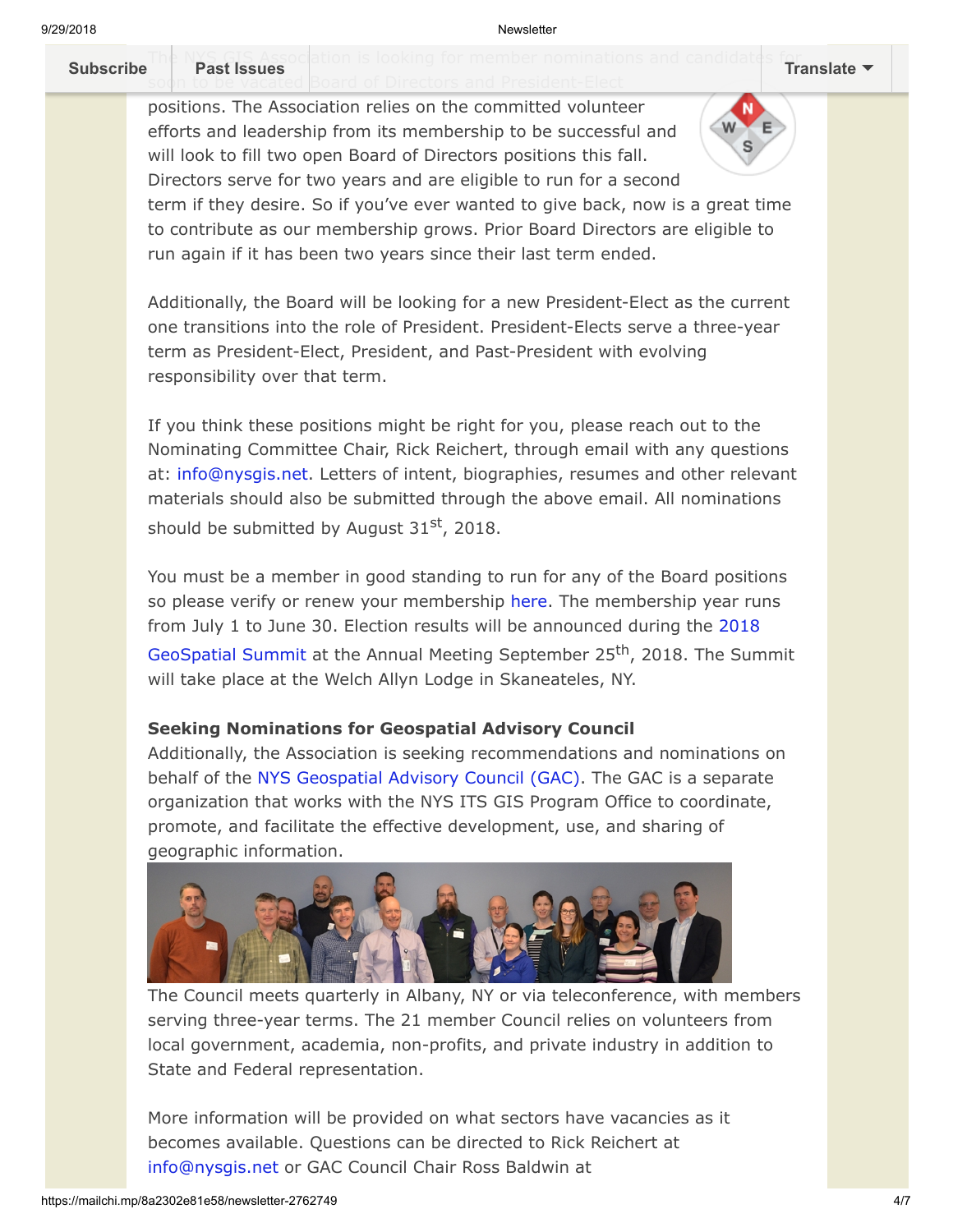#### Meet Board Member Ben Houston

#### **NYSGISA Newsletter Questionnaire Ben Houston**

1. What made you interested in taking up GIS/geospatial technology as a career and how did you end up in the field of GIS?

**I learned to read maps as a kid and have always been good at orienteering. I had the opportunity as a young Lieutenant in the Army Corps of Engineers to attend the**



**Mapping, Charting and Geodesy Officer Course at the Defense Mapping Agency, which was the precursor to what is now the National Geospatial Intelligence Agency. It was taught by this crusty old Marine Corps Warrant Officer. That was 1991 and my first introduction to Arc Info and Erdas. Then later I went to graduate school and learned AML programming and that was it.**

2. What is your educational background?

**I have a BS in Geological Engineering and an MS in Hydrogeology, and am now a licensed Professional Engineer. As a young geology student in class and during a work study abroad in South America, I had to make topographic and geological maps by hand with a pencil, pace count, and compass. It was still very much a paper world back then. Computers were all command line driven and the internet and cell phones didn't yet exist. Yeah, its ridiculous, but I'm not THAT old…yet.**

3. Can you explain your job and what you do there?

**All of my work is focused on high resolution topographic mapping and derivative data development for things like land cover, drainage, impervious surfaces and wetlands. Whether its using airborne LiDAR data or data collected from drones, I am involved with teams of people way smarter than me that make really cool high-resolution data products.**

4. How did you get involved in the NYSGISA board? How long have you been a part of the committee?

**I got involved in the NYS GIS Local Government Advisory Committee as a GIS Analyst at the Monroe County Planning**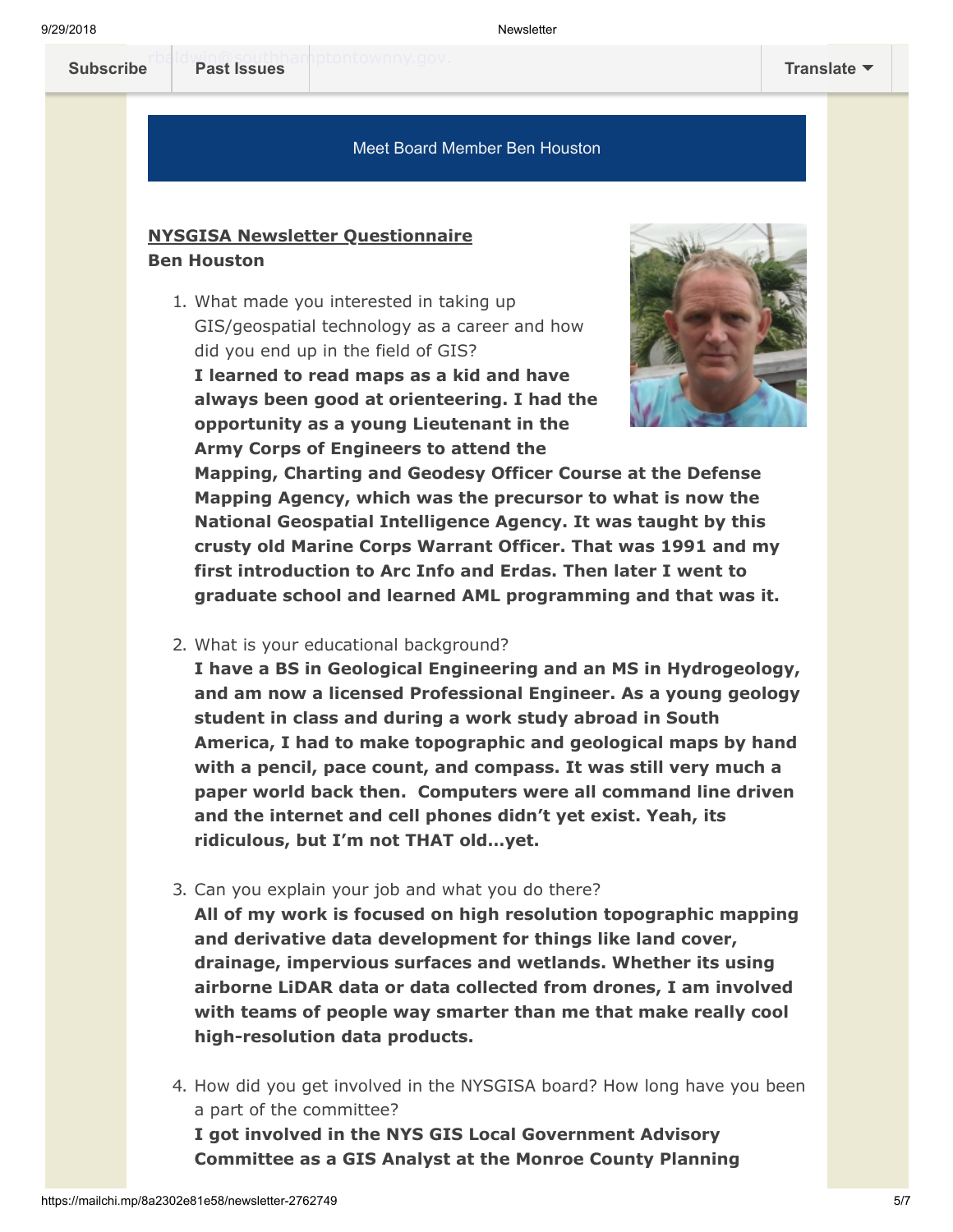#### **[Department i](https://us9.campaign-archive.com/home/?u=79136ebe8b18b11ee073cc61c&id=787fea6e72)n** 1998. Back then I was also Vice President of GIS Translate <sup>.</sup><br>Past issues **[Subscribe](http://eepurl.com/c1OotD) Past Issues [Translate](javascript:;)**

**programs. Since then I've been on NYSGIS Committees like Marketing, Legislative, Awards, and the Professional Affiliation Groups. Most recently I am interested in outreach to other fellow mapping professionals like Engineers and Surveyors and continuing education. I am also concerned with the trend toward push button map making where everything is assumed to be the responsibility of the software. I think geospatial professionals have a huge role and responsibility as the guardians of data quality.**

- 5. What's the most interesting project that you have worked on and why? **I think the most interesting project is probably related to our recent collaboration with the Cornell Water Resources Institute and the graduate school program in the Biological and Environmental Engineering Department. Our efforts were to apply some of the drainage modeling work they are doing to high resolution datasets. The core work was done at Cornell using 10m DEMs for topo and 30m NLCD for Land Cover. We thought it was worth trying to adapt their work to the 1m DEMs that are now becoming more and more ubiquitous around NY State, and similar High-Resolution Land Cover (HRLC) data that relies on the State's 4 band leaf off imagery, NAIP 4-band leaf on imagery and, of course, some LiDAR point clouds thrown in for good measure. It's a cool culmination of a lot of mapping and remote sensing technologies that ultimately all boils down to solving a bunch of math problems. You click on any spot on the map and you get a set of numbers back. Obviously, there is a lot going on in between…**
- 6. What is your favorite memory from NYGeoCon or the GeoSpatial Summit? **You mean besides arriving at last year's GeoCon in Lake Placid and realizing I left my entire laptop kit bag on the kitchen table back home? Total. Panic. Most memories are about socializing with colleagues and making new friends. A highlight memory for me was probably having the honor of giving a presentation at the Fall Conference in 2003 after coming back from a tour in Afghanistan in 2002 and talking about some of the mapping and organizational data management challenges we had. The only real mapping capabilities we had was a bootleg copy of ArcView 3.1 I had brought in my cargo pocket!**
- 7. What do you like most about mapping?

**I love looking at data. Making good looking cartographic maps? Not so much. (Layouts are not my friend). I appreciate good**